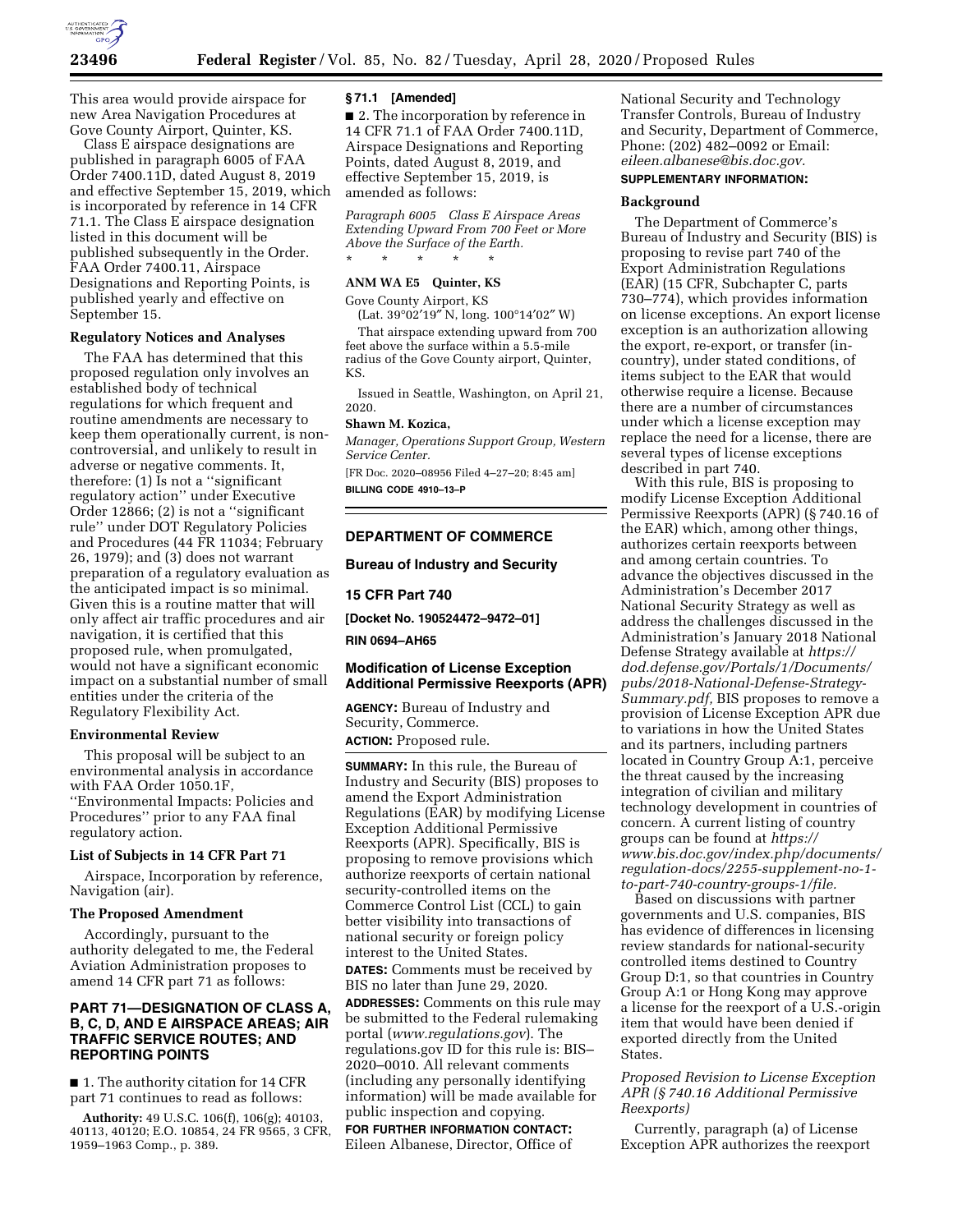of certain items from a country in Country Group A:1 or Hong Kong to certain destinations, provided that the reexport is consistent with an export authorization from the country of reexport, and that the item is not subject to reasons for control described in § 740.16(a)(2), which includes missile technology and nuclear nonproliferation controls. BIS is proposing to remove countries in Country Group D:1 as a category of eligible destination for national security-controlled items under paragraph (a) of License Exception APR by amending § 740.16(a)(3). BIS is considering this change because, as described above, the Department acknowledges there may be variations of national security or foreign policy concerns between other countries and the United States. Even Wassenaar participating states in Country Group A:1 may have export authorization policies that do not align with the national security or foreign policy interests of the U.S. government.

As such, BIS believes that reexports of national security-controlled items currently permitted under § 740.16(a)(3)(ii) should be reviewed by the U.S. government before proceeding. Removing the provision currently found in  $\S 740.16(a)(3)(ii)$  and requiring a reexport license for national securitycontrolled items to Country Group D:1 will allow the U.S. government prior review of these reexports to ensure that the reexports are authorized consistent with U.S. policy.

### *Request for Comment*

Overall, license exceptions can be of significant benefit to exporters and reexporters, although they can be complex and may require detailed analysis before use. BIS has historically encouraged exporters and reexporters to use license exceptions since they reflect U.S. policy, reduce the burden for both exporters/reexporters and BIS staff, and reduce obstacles and costs that can inhibit trade.

The main advantage of using a license exception is that it provides relief from the requirement to apply for a license. The resources needed to apply for and administer a BIS license include those necessary to access the BIS electronic systems, complete the application and supporting documentation, and track license use if the license covers multiple transactions. Additionally, a licensing requirement can have a significant impact on the timing and predictability of order fulfilment due to license processing time, which involves interagency review and can vary according to the transaction. Recordkeeping requirements for license

exceptions generally parallel those for licenses.

BIS is requesting comment on how the proposed change would impact persons who currently use or plan to use License Exception APR. Currently, BIS does not have a way to readily account for how many items are being authorized for reexport or transfer (incountry) under the provisions of License Exception APR, so BIS is seeking information as to the volume of transactions affected by this proposed change, how the proposed change would affect the amount of time necessary to complete such transactions in the future, and how the proposed change would otherwise affect current business. Please also see the Paperwork Reduction Act section of the rulemaking requirements for additional areas available for comment.

### **Export Control Reform Act of 2018**

On August 13, 2018, the President signed into law the John S. McCain National Defense Authorization Act for Fiscal Year 2019, which included the Export Control Reform Act of 2018 (ECRA) (50 U.S.C. 4801–4852). ECRA provides the legal basis for BIS's principal authorities and serves as the authority under which BIS issues this rule. As set forth in § 1768 of ECRA, all delegations, rules, regulations, orders, determinations, licenses, or other forms of administrative action that have been made, issued, conducted, or allowed to become effective under the Export Administration Act of 1979 (previously, 50 U.S.C. 4601 *et seq.*) (as in effect prior to August 13, 2018 and as continued in effect pursuant to the International Emergency Economic Powers Act (50 U.S.C. 1701 *et seq.*)) or the Export Administration Regulations, and are in effect as of August 13, 2018, shall continue in effect according to their terms until modified, superseded, set aside, or revoked under the authority of ECRA.

# **Rulemaking Requirements**

1. Executive Orders 13563 and 12866 direct agencies to assess all costs and benefits of available regulatory alternatives and, if regulation is necessary, to select regulatory approaches that maximize net benefits (including potential economic, environmental, public health and safety effects, distributive impacts, and equity). Executive Order 13563 emphasizes the importance of quantifying both costs and benefits, of reducing costs, of harmonizing rules, and of promoting flexibility. This proposed rule has been designated a ''significant regulatory action,'' although not economically significant, under section 3(f) of Executive Order 12866.

2. This proposed rule is not subject to the requirements of Executive Order 13771 because it is issued with respect to a national security function of the United States. As described in this rule and consistent with the Administration's National Security Strategy and National Defense Strategy, modification of the license exception described herein would enhance the national security of the United States by reducing the risk that exports, reexports, and transfers (in-country) of items subject to the EAR could take place contrary to U.S. national security or foreign policy interests. This proposed rule would allow the United States government to review transactions involving items and destinations of national security concern prior to their completion to mitigate this risk. The cost-benefit analysis required pursuant to Executive Orders 13563 and 12866 indicates that this rule is intended to improve national security as its primary direct benefit. Accordingly, this rule meets the requirements set forth in the April 5, 2017, OMB guidance implementing Executive Order 13771, regarding what constitutes a regulation issued ''with respect to a national security function of the United States'' and it is, therefore, exempt from the requirements of Executive Order 13771.

3. Notwithstanding any other provision of law, no person is required to respond to nor be subject to a penalty for failure to comply with a collection of information, subject to the requirements of the Paperwork Reduction Act of 1995 (44 U.S.C. 3501 *et seq.*) (PRA), unless that collection of information displays a currently valid Office of Management and Budget (OMB) Control Number. This regulation involves collections previously approved by OMB under control number 0694–0088, Simplified Network Application Processing System, which includes, among other things, license applications and carries a burden estimate of 43.8 minutes for a manual or electronic submission.

BIS is not able to estimate the increase in total burden hours associated with the PRA and OMB control number 0694–0088 as a result of this rule because, prior to publication of this proposed rule, BIS did not have a way to readily account for how many items were being authorized for reexport or transfer (in-country) under provisions of License Exception APR. BIS encourages public comments from reexporters to assist the agency in developing estimates for the impact on burden hours if the changes included in this